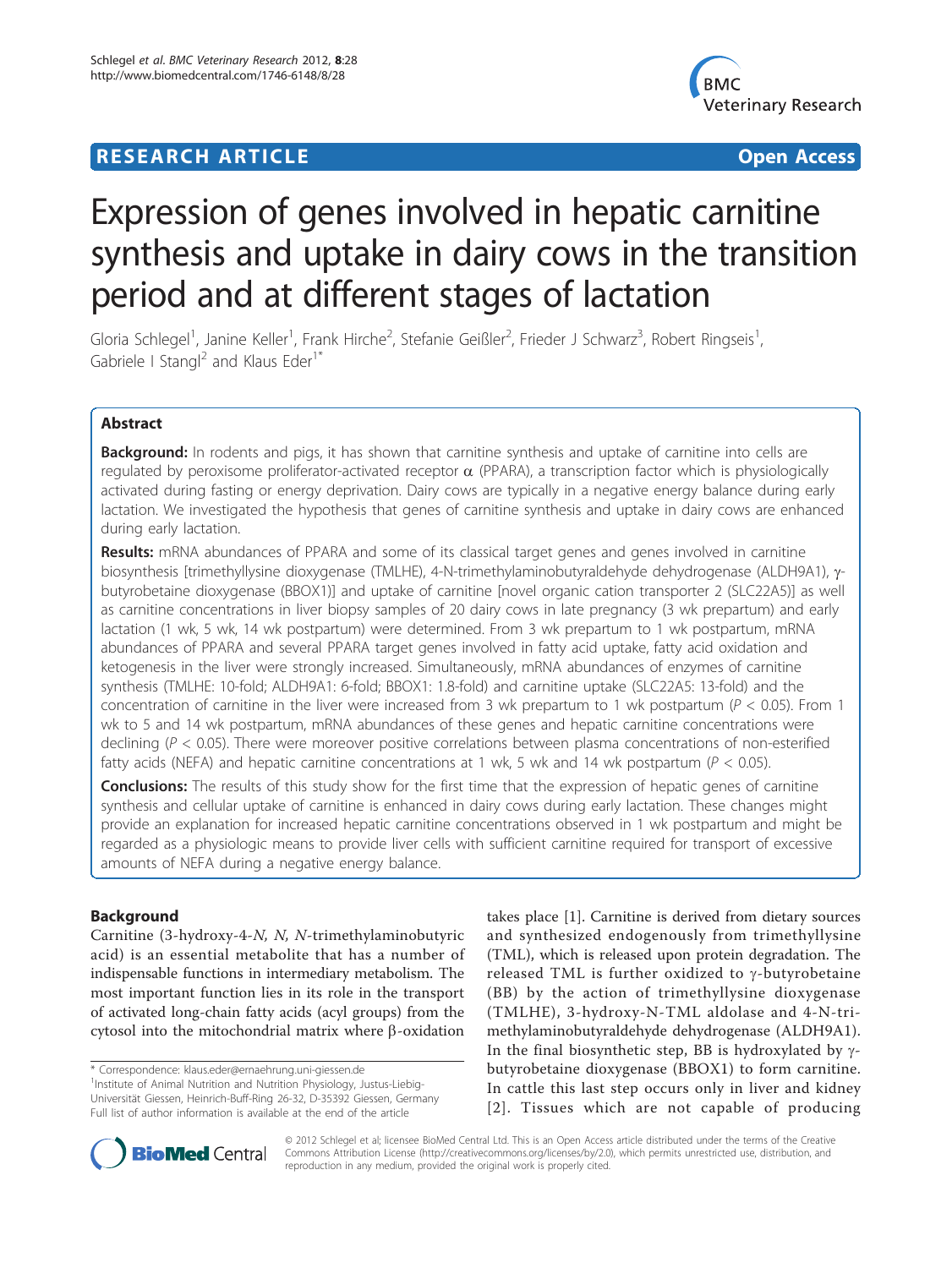carnitine depend on the uptake of carnitine from blood by novel organic cation transporters (OCTN), particularly novel organic cation transporter 2 (SLC22A5) which is the physiologically most important carnitine transporter [[3](#page-10-0),[4\]](#page-10-0). Studies in rodents and pigs demonstrated that carnitine biosynthesis and uptake of carnitine from blood into cells by SLC22A5 are directly regulated by peroxisome proliferator-activated receptor  $\alpha$  (PPARA), a transcription factor which plays a central role in the adaptation of metabolism to energy deficiency [[5](#page-10-0)]. In these species, activation of PPARA such as induced by fasting or treatment with synthetic agonists led to increased tissue carnitine concentrations due to an increased rate of biosynthesis and an increased uptake of carnitine from blood into tissues [\[6](#page-10-0)-[10](#page-10-0)].

In dairy cows, the transition from late pregnancy to early lactation is associated with severe metabolic adaptations. Production of milk leads to a strong increase of the energy requirement, which however cannot be met as the food intake capacity is limited. Thus, during early lactation, dairy cows are typically in a negative energy balance which is compensated by the mobilization of non-esterified fatty acids (NEFA) from adipose tissue. NEFA are transported by binding with serum albumin and are taken up by fatty acid transporters into tissues, mainly the liver [[11](#page-10-0)]. Studies in rodents have clearly established that NEFA taken up into the liver are able to bind to and activate PPARA [[12,13\]](#page-10-0). In contrast to the large body of literature in non-ruminants, very little work has been conducted to define the specific effects or mechanisms of PPARA in cattle liver so far. However, a recent study using clofibrate as a synthetic agonist in weaned calves showed that PPARA is functional in cattle liver [[14](#page-10-0)]. Moreover, it has been shown that long chain fatty acids are able to activate PPARA also in bovine cells [[15\]](#page-10-0). In accordance with this finding, a negative energy balance in dairy cattle, either occurring physiologically during early lactation or induced by feed restriction, was associated with an up-regulation of several PPARA target genes involved in fatty acid oxidation or ketosis in the liver, indicative of an activation of PPARA [[16,17\]](#page-10-0).

To our knowledge, the regulation of carnitine homeostasis in dairy cattle has been less investigated. However, it has been found that hepatic carnitine concentration in dairy cows is increasing during the transition from late pregnancy to early lactation [\[18,19](#page-10-0)]. That finding and the assumption that genes involved in carnitine homeostasis in dairy cows might be regulated by PPARA such as in other species, prompted us to the hypothesis that hepatic genes of carnitine synthesis and uptake of carnitine are up-regulated during early lactation in dairy cows. To investigate this hypothesis, we determined mRNA abundances of the relevant genes involved in carnitine synthesis as well as carnitine concentrations in liver biopsy samples of dairy cows in late pregnancy and early lactation.

## Methods

The animal experiment was conducted at the Agricultural Experimental Station Hirschau of the Technical University of Munich, Germany. It was approved by the Bavarian state animal care and use committee.

## Animals and feeding

This study included twenty Holstein cows (four primiand sixteen multiparous,  $2.7 \pm 0.3$  parities, mean  $\pm$  SE) as experimental animals with an experimental period from 3 wk prepartum until 14 wk postpartum. The animals were housed in a playpen. Feeding was composed of a partial mixed ration (PMR) for ad libitum intake of basic feed and separately allocated concentrates [supplemental concentrate (SUPP), 0.63 kg DM/d for each cow; individual concentrate (CONC), individual access]. PMR consisted (dry matter, DM, basis) of 33.7% grass silage, 44.9% maize silage, 6.4% hay and 14.9% concentrate while SUPP contained (DM basis) 24.4% soybean meal, 48.3% grain maize and 27.3% rumen-protected fat supplement. With an assumed dry matter intake of 16 kg of PMR/d and the alloted amount of SUPP, the calculated nutrient supply covered the energy and protein requirements for 23 kg of milk/d. CONC was individually allocated at four computer-operated feeding stations with an automatic feeding program (DeLaval Alpro, Glinde, Germany). CONC was composed of 24.8% grain maize, 21.8% wheat, 20.1% soybean meal, 15.2% dried sugar beet pulp with molasses, 14.9% barley and 3.2% vitaminmineral premix including limestone (DM basis). The allocation of CONC was increased from 1.2 to 8.0 kg of DM/d during the first 42 d of lactation, and thereafter, it was dependent on the milk performance of the individual cow. Daily intakes of PMR and CONC were recorded for each individual cow. The cows were generally in a good health condition, although four cows had slight metabolic diseases (subclinical ketosis, subclinical acidosis) and nine cows suffered temporarily from mastitis. All used feed components were sampled and analyzed for DM content, for crude nutrients, crude ash, crude fibre and crude fat according to [[20\]](#page-10-0), and crude protein by Dumas method. According to the German Society of Nutrition Physiology [\[21](#page-10-0)], the net energy content (MJ NEL) and the available CP at the duodenum were calculated. Nutrient concentrations and energy content of all feed components are shown in Table [1](#page-2-0).

## Sample collection

Milking of lactating cows occured twice daily (0500 and 1500 h) in a  $2 \times 6$  herringbone milking parlor (DeLaval).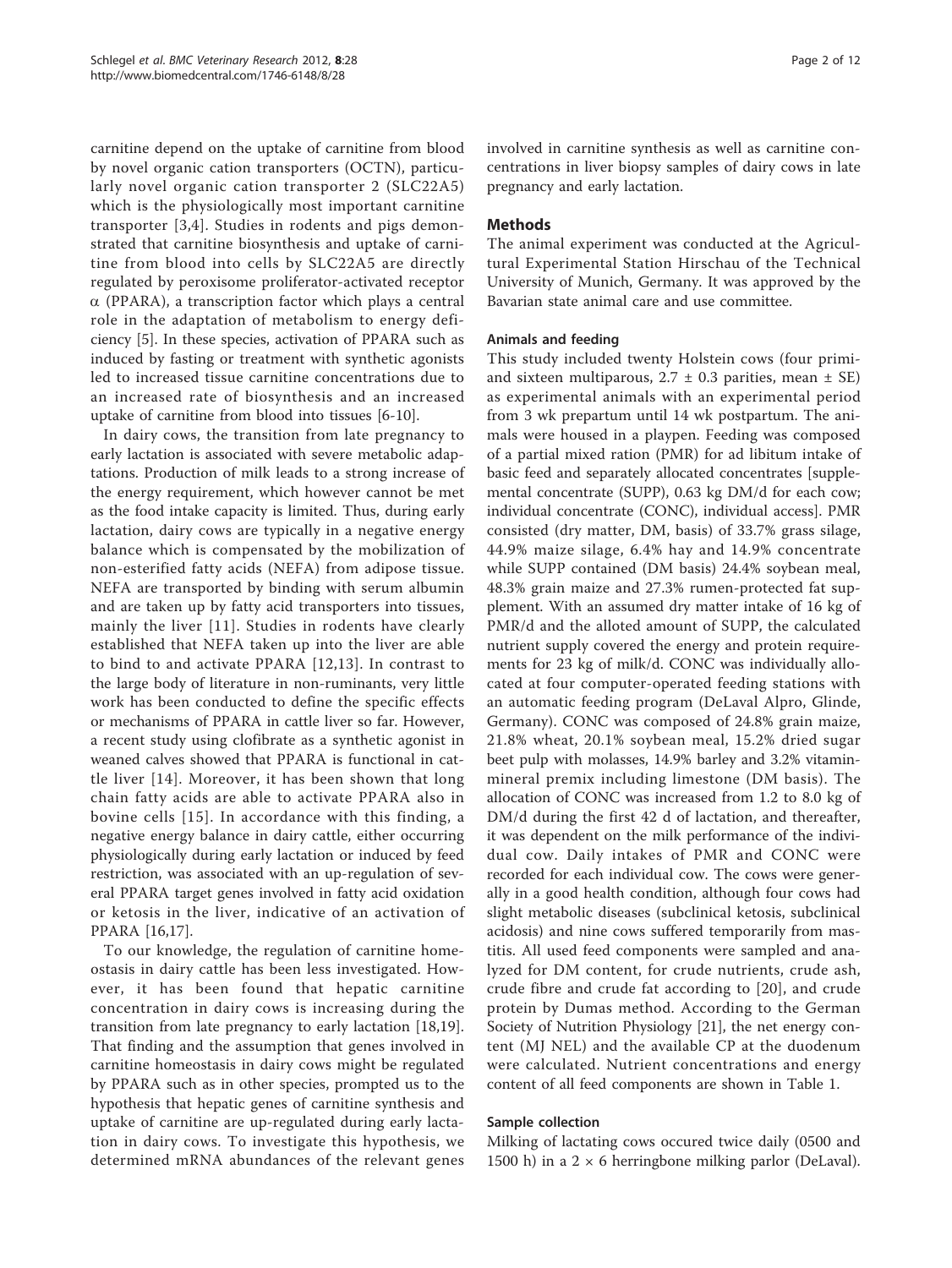<span id="page-2-0"></span>Table 1 Nutrient values of experimental feedstuff

| <b>PMR</b> | CONC | <b>SUPP</b> |
|------------|------|-------------|
| 6.45       | 8.00 | 12.8        |
| 214        | 67   | 69          |
| 81         | 72   | 49          |
| 32         | 20   | 303         |
| 129        | 184  | 140         |
| 142        | 187  | 151         |
|            |      |             |

\*calculated values

Milk yields of each cow were recorded automatically and stored in data files. Representative milk samples (50 mL) from every individual cow comprised two consecutive milking procedures (one evening and next morning milking) and were collected twice weekly. Milk sampling at 1, 5 and 14 wk postpartum occurred at days  $5.1 \pm$ 1.6, 29.7  $\pm$  1.9, and 92.7  $\pm$  1.9 (means  $\pm$  SE), respectively. At 3 wk prepartum  $(21.1 \pm 6.0 \text{ d}$  prepartum) and 1, 5 and 14 wk postpartum (3.7 ± 1.5, 30.9 ± 1.9 and 94.2  $\pm$  2.6 d postpartum), blood samples of the dammed vena jugularis were drawn using sterile 20 G canulas and lithium heparin tubes (Greiner bio-one, Kremsmunster, Austria). Blood sampling happened before morning feeding between 0730 and 0900 h. Tubes were kept on ice until subsequent centrifugation (2000  $\times$  g; 15 min). Then, plasma was transferred into 1.5 mL tubes (Greiner bio-one, Frickenhausen, Germany) and stored in aliquots at -20°C until analysis. Furthermore, liver biopsies were taken at 3 wk prepartum  $(20.4 \pm 5.8 \text{ d} \text{ prepartum})$ , and 1, 5 and 14 wk postpartum  $(3.8 \pm 1.4, 31.5 \pm 2.1)$ and  $94.9 \pm 2.9$  d postpartum). For this purpose, cows were separated and fixed after morning milking before feeding between 0700 and 0900 h. The liver biopsy site on the right side of the cow between the 11th and 12th ribs on a line between the olecranon and the tuber coxae was shaved and disinfected before a local subcutaneous anesthesia with 5 mL Isocaine 2% (Procainhydrochloride/Epinephrin, Selectavet, Weyarn/Holzolling, Germany) was performed. Then an autoclaved canula was introduced as a duct for the sterile 14 G biopsy needle (Dispomed Witt oHG, Gelnhausen, Germany) and about 50 mg of liver tissue were removed and immediately snap-frozen in liquid nitrogen. Samples were stored at -80°C until further analysis. The biopsy site was treated with wound spray and animals were kept separated for one day.

#### Sample analysis

Milk protein and milk fat contents were analyzed by infrared spectrophotometry (MilkoScan-FT-6000, Foss Analytical A/S, Hillerod, Denmark) at the laboratory of Milchprüfring Bayern e.V., Wolnzach, Germany. NEFA and BHBA were determined in the thawed plasma samples using commercial available kits [NEFA-HR(2) and Autokit 3-HB, obtained from Wako Chemicals GmbH, Neuss, Germany]. Lipids from liver biopsy samples were extracted with a mixture of n-hexane and isopropanol (3:2, vol/vol) [[22](#page-10-0)]. An aliquot of the extracts containing 25-50 nmoles of TAG was pipetted into a glass vial (1.5 ml), and the solvent was evaporated by vacuum. The lipids were resolved in a 20 μl portion of a 1:1-mixture of chloroform and Triton X-100 [[23](#page-11-0)], and again the solvent was evaporated. Then 1 ml of commercially available enzymatic TAG kit reagent (Fluitest TG, Analyticon Biotechnologies AG, Lichtenfels, Germany) was added, and after incubation-according to the instruction of the manufacturer-the TAG content was determined by colorimetry.

#### Energy balance

For calculation of the average daily energy balance of every individual cow, energy intake was calculated from the mean daily intake of PMR, SUPP and CONC and the corresponding energy contents (MJ NEL). Body weights (BW) of the cows were automatically recorded daily by electronic scales installed in the feeding stations. Using the weekly mean BW of the cows, energy requirements for maintenance were calculated according to the German Society of Nutrition Physiology [[21\]](#page-10-0). Those for milk production were calculated on the basis of weekly means of daily milk yield, milk protein content and milk fat content [[21\]](#page-10-0). Changes in body composition were not considered in energy balance evaluation.

#### Carnitine analysis

Concentrations of total carnitine, free carnitine, acetylcarnitine and propionylcarnitine in plasma, milk and liver tissue were determined by tandem mass spectrometry [[24](#page-11-0),[25\]](#page-11-0). In brief, freeze dried tissue samples were extracted with methanol:water (2:1 v/v) by homogenization (Tissue Lyser, Qiagen, Hilden, Germany), followed by sonification for 20 min and incubation at 50°C for 30 min in a shaker. After centrifugation (13000  $\times g$ , 10 min) 20 μL of the supernatant were added with 100 μL methanol containing the internal standards, mixed, incubated for 10 min, and centrifuged (13000  $\times g$ , 10 min). Plasma and milk samples were handled at 4°C in the same manner as the supernatant after tissue extraction. The final supernatants were used for quantification of the compounds by a 1100 series HPLC (Agilent Technologies, Waldbronn, Germany) equipped with a Kromasil 100 column (125 mm  $\times$  2 mm, 5 µm particle size, CS-Chromatographie Service Langerwehe, Germany) and an API 2000 LC-MS/MS-System (Applied Biosystems, Darmstadt, Germany). As eluents, methanol and a methanol:water:ACN:acetic acid mixture (100:90:9:1 v/v/ v/v) were used.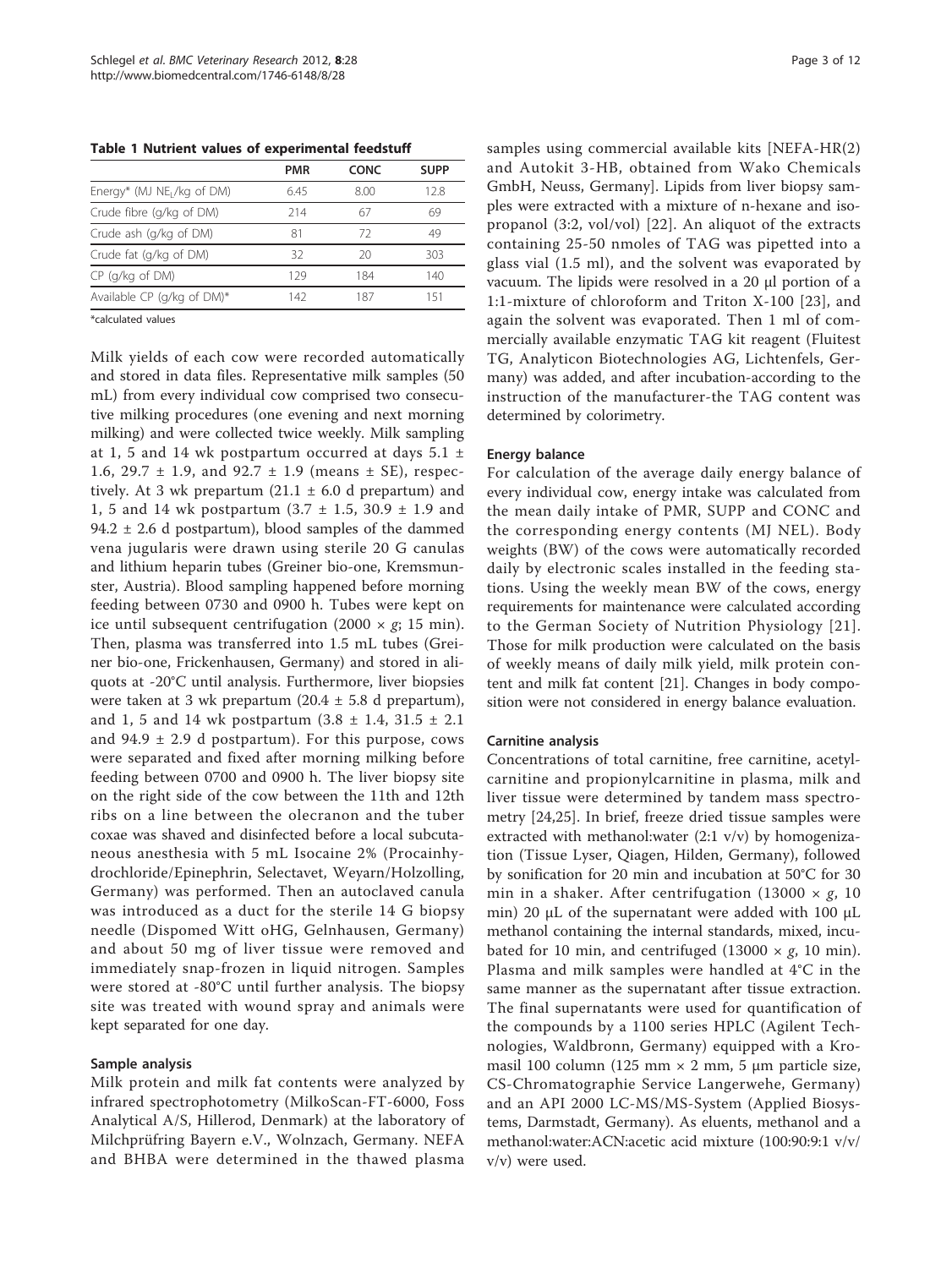#### RNA isolation and quantitative real-time PCR (qPCR)

Total RNA was isolated from liver biopsies using Trizol reagent (Invitrogen, Karlsruhe, Germany) according to the manufacturer's protocol. RNA from 10 mg of each sample was isolated within one week after finishing the trial. Isolated RNA was preserved at -80°C until use. To estimate RNA concentration and purity, the optical density at 260 and 280 nm, respectively, was determined using an Infinite 200 M microplate reader and a Nano-Quant Plate (both from Tecan, Mannedorf, Switzerland). The A260/A280 ratios were  $1.96 \pm 0.05$ . In addition, the optical density at 230 nm was determined and the A260/A230 ratios were calculated to control for the presence of contaminations such as guanidine thiocyanate. Although the A260/A230 ratio of some samples was below 2.0 indicating the presence of guanidine thiocyanate, it has been shown that guanidine thiocyanate has no measurable effect on downstream applications such as RT-qPCR until concentrations of more than 100 mM [[26\]](#page-11-0) Moreover, RNA quality was assessed by 1% agarose gel electrophoresis. RNA was judged as suitable for only if the samples exhibited intact bands corresponding to the 18S and 28S ribosomal RNA subunits. cDNA was synthesized after RNA extraction from 1.2 μg of total RNA using 100 pmol dT18 primer (Eurofins MWG Operon, Ebersberg, Germany), 1.25 μL 10 mmol/L dNTP mix (GeneCraft, Ludinghausen, Germany), 5 μL buffer (Fermentas, St. Leon-Rot, Deutschland), and 60 units M-MuLV Reverse Transcriptase (MBI Fermentas, St. Leon-Rot, Germany) at 42°C for 60 min, and a final inactivating step at 70°C for 10 min in Biometra Thermal Cycler (Whatman BiometraR, Göttingen, Germany). Subsequently, cDNA was stored in aliquots at -20°C. For the standard curve a cDNA pool of all samples was made. qPCR was performed using 2 μL cDNA combined with 18 μL of a mixture composed of 10 μL KAPA SYBR FAST qPCR Universal Mastermix (Peqlab, Erlangen, Germany), 0.4 μL each of 10 μM forward and reverse primers and 7.2 μL DNase/RNase free water in 0.1 mL tubes (Ltf Labortechnik, Wasserburg, Germany). Gene-specific primer pairs obtained from Eurofins MWG Operon (Ebersberg, Germany) were designed using Primer3 and BLAST. Features of primer pairs are listed in Table [2](#page-4-0). All primer pairs were designed to have annealing temperatures of about 60°C, and, if possible, both primers of a primer pair were designed to be located in different exons. qPCR runs were performed with a Rotorgene 2000 system (Corbett Research, Mortlake, Australia), and included all samples and a 5 point relative standard curve plus the non-template control (NTC). The qPCR protocol was as follows: 3 min at 95° C, followed by 40 cycles of a two-step PCR consisting of 5 sec at 95°C (denaturation) and 20 sec at 60°C (annealing and extension). Subsequently, melting curve analysis was performed from 50°C to 95°C to verify the presence of a single PCR product. In addition, the amplification of a single product of the expected size was confirmed using 2% agarose gel electrophoresis stained with Gel-RedTM nucleic acid gel stain (Biotium, California, USA). Data on qPCR performance for each genes measured are also shown in Table [2.](#page-4-0) Reference gene stability was determined by performing GeNorm analysis [[27](#page-11-0)] which is based on calculation of a reference gene-stability measure M. Out of six tested potential reference genes, the three reference genes with the lowest M values have the most stable expression and are used to calculate the GeNorm normalization factor. Therefore, all Ct values were transformed into relative quantification data by using the  $2^{-\Delta\Delta Ct}$  equation [[28\]](#page-11-0). Using the GeNorm normalization factor, relative expression levels were calculated, and from normalized expression data, means and SE were computed for samples of the same lactation week. The mean of 3 wk prepartum was set to 1 and relative expression ratios of 1, 5 and 14 wk postpartum are expressed as fold changes compared to 3 wk prepartum.

#### **Statistics**

Data were statistically evaluated by a generalized linear model, including the factors time point of sampling, animal, parity number and the interactions between these factors, using the Minitab Statistical Software Release 13.0 (Minitab, State College, PA, USA). Prior to statistical analysis, all data were checked for normality and outliers before statistical analysis. As there was no significant effect of animal and parity number on the parameters investigated, only the effects of time point of sampling are reported in the results section. Linear regression models for relationships of carnitine concentrations in liver tissue with metabolic parameters at the different time points were subjected to analysis by fitted line plots. The significances of differences between the groups over time were analyzed by Fisher's multiple range test. Differences were regarded as significant for P  $< 0.05$ .

## Results

## Dry matter intake, performance and energy balance in dairy cows in the transition period and at different stages of lactation

Dry matter intake of the cows 1 wk postpartum was similar to that 3 wk prepartum and increased thereafter towards 5 and 14 wk postpartum (Table [3\)](#page-5-0). The onset of lactation led to a strong negative energy balance (Table [3](#page-5-0)). Energy balance that was strongest negative in 1 wk postpartum was then improving. At 14 wk postpartum, the cows returned to a slight positive energy balance (Table [3](#page-5-0)). Milk yield was increasing from 1 to 5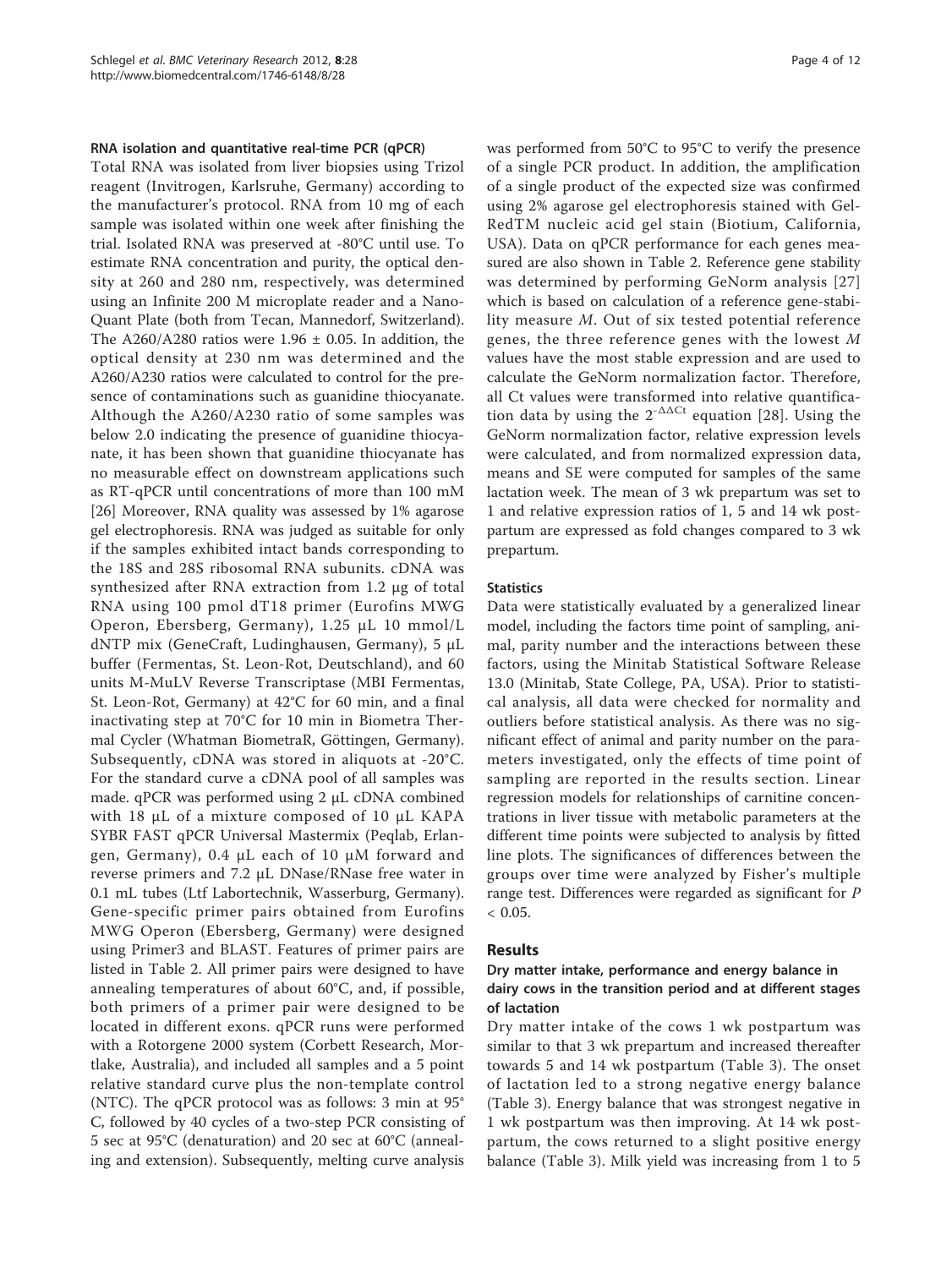| Gene                 | Forward primer (from 5' to 3')     | PCR product | <b>NCBI GenBank</b> | Slope   | $R^2$ | Efficiency | М     |
|----------------------|------------------------------------|-------------|---------------------|---------|-------|------------|-------|
|                      | Reverse primer (from 5' to 3')     |             |                     |         |       |            |       |
| Reference genes      |                                    |             |                     |         |       |            |       |
| <b>ACTB</b>          | ACTTGCGCAGAAAACGAGAT               | 120         | AY141970            | $-0.30$ | 0.99  | 1.99       | 0.039 |
|                      | CACCTTCACCGTTCCAGTTT               |             |                     |         |       |            |       |
| <b>SDHA</b>          | <b>GCAGAACCTGATGCTTTGTG</b>        | 185         | NM_174178           | $-0.24$ | 0.99  | 1.74       | 0.048 |
|                      | CGTAGGAGAGCGTGTGCTT                |             |                     |         |       |            |       |
| ATP5B                | GGACTCAGCCCTTCAGCGCC               | 229         | NM_175796.2         | $-0.16$ | 0.99  | 1.44       | 0.039 |
|                      | GCCTGGTCTCCCTGCCTTGC               |             |                     |         |       |            |       |
| RPS9                 | GTGAGGTCTGGAGGGTCAAA               | 108         | BC148016            | $-0.31$ | 0.99  | 2.04       | 0.040 |
|                      | GGGCATTACCTTCGAACAGA               |             |                     |         |       |            |       |
| PPIA                 | GGCAAATGCTGGCCCCAACACA             | 87          | NM_178320.2         | $-0.34$ | 0.99  | 2.13       | 0.034 |
|                      | AGTACCACGTGCTTGCCATCCA             |             |                     |         |       |            |       |
| RPL12                | CACCAGCCGCCTCCACCATG               | 84          | NM_205797.1         | $-0.35$ | 0.99  | 2.25       | 0.036 |
|                      | CGACTTCCCCACCGGTGCAC               |             |                     |         |       |            |       |
| Target genes         |                                    |             |                     |         |       |            |       |
| <b>ACADM</b>         | GCGAGTACCCTGTCCCATTA               | 243         | NM_001075235        | $-0.29$ | 0.99  | 1.93       |       |
|                      | CCTCAGTCATTCTCCCCCAAA              |             |                     |         |       |            |       |
| ACOX1                | CCATTGCCGTCCGATACAGT               | 99          | BC102761            | $-0.27$ | 0.96  | 1.88       |       |
|                      | <b>GTTTATATTGCTGGGTTTGATAATCCA</b> |             |                     |         |       |            |       |
| ALDH9A1              | CAGGATTCGGCAGAGAGAAC               | 229         | NM_001046423        | $-0.28$ | 0.99  | 1.90       |       |
|                      | TGAGCCATGAAGAGCATCAC               |             |                     |         |       |            |       |
| BBOX1                | <b>TCCAGCTGCCTACTCTGGAT</b>        | 292         | BC149884.1          | $-0.28$ | 0.99  | 1.91       |       |
|                      | AGCTGAACCTTACCCCAGGT               |             |                     |         |       |            |       |
| CD36                 | <b>GCATTCTGAAAGTGCGTTGA</b>        | 179         | BC103112            | $-0.28$ | 0.98  | 1.91       |       |
|                      | CGGGTCTGATGAAAGTGGTT               |             |                     |         |       |            |       |
| CPT1A                | CAAAACCATGTTGTACAGCTTCCA           | 111         | FJ415874            | $-0.32$ | 0.99  | 2.09       |       |
|                      | <b>GCTTCCTTCATCAGAGGCTTCA</b>      |             |                     |         |       |            |       |
| HMGCS2               | GCCCAATATGTGGACCAAAC               | 209         | NM 001045883        | $-0.29$ | 0.99  | 1.96       |       |
|                      | <b>ATGGTCTCAGTGCCCACTTC</b>        |             |                     |         |       |            |       |
| PPARA                | GGTGGAGAGTTTGGCAGAACCAGA           | 168         | BT020756.1          | $-0.23$ | 0.99  | 1.70       |       |
|                      | <b>TCCCACTGCCCAGCTCCGATC</b>       |             |                     |         |       |            |       |
| SLC <sub>22</sub> A5 | CACAGTGGTCAGGAACATGG               | 181         | BC105377            | $-0.28$ | 0.99  | 1.89       |       |
|                      | AATGGTGTCTGGGAGTGGAG               |             |                     |         |       |            |       |
| SLC27A1              | CTGAAGGAGACCTCCACAGC               | 208         | NM_001033625.2      | $-0.30$ | 0.99  | 1.99       |       |
|                      | GTGGTACAGGGGCAGACAGT               |             |                     |         |       |            |       |
| TMLHE                | TGGCAGGACACTGCTAGTTG               | 222         | NM_001076064.1      | $-0.31$ | 0.99  | 2.05       |       |
|                      | GACAGCCCGGTCATAGTTGT               |             |                     |         |       |            |       |

<span id="page-4-0"></span>Table 2 Characteristics and performance data of the primers used for reference gene-stability measure M and quantitative real-time PCR analysis

wk postpartum and was thereafter declining towards 14 wk postpartum (Table [3\)](#page-5-0). Milk fat and milk protein contents were highest at 1 wk postpartum and were thereafter declining (Table [3\)](#page-5-0).

## Relative mRNA abundances of PPARA and genes involved in fatty acid uptake, fatty acid oxidation and ketogenesis in the liver of dairy cows in the transition period and at different stages of lactation

The relative mRNA abundance of PPARA in the liver was increased from 3 wk prepartum to 1 wk postpartum  $(P < 0.05)$  and was thereafter declining, reaching values at 5 wk and 14 wk postpartum similar with that of 3 wk prepartum (Figure [1](#page-6-0)). In accordance with the expression pattern of PPARA, target genes involved in fatty acid uptake (SLC27A1, CD36), mitochondrial and peroxisomal  $\beta$ -oxidation (ACOX1, CPT1A, ACADM) and ketogenesis (HMGCS2) were rising from 3 wk prepartum to 1 wk postpartum ( $P < 0.05$ , Figure [1\)](#page-6-0). From 1 to 5 and 14 wk postpartum, mRNA abundances of these genes, with the only exception of CD36, were declining ( $P <$ 0.05, Figure [1](#page-6-0)). mRNA abundances of ACOX1, SLC27A1 and HMGCS2 remained at a higher level at 5 and 14 wk postpartum than at 3 wk prepartum ( $P <$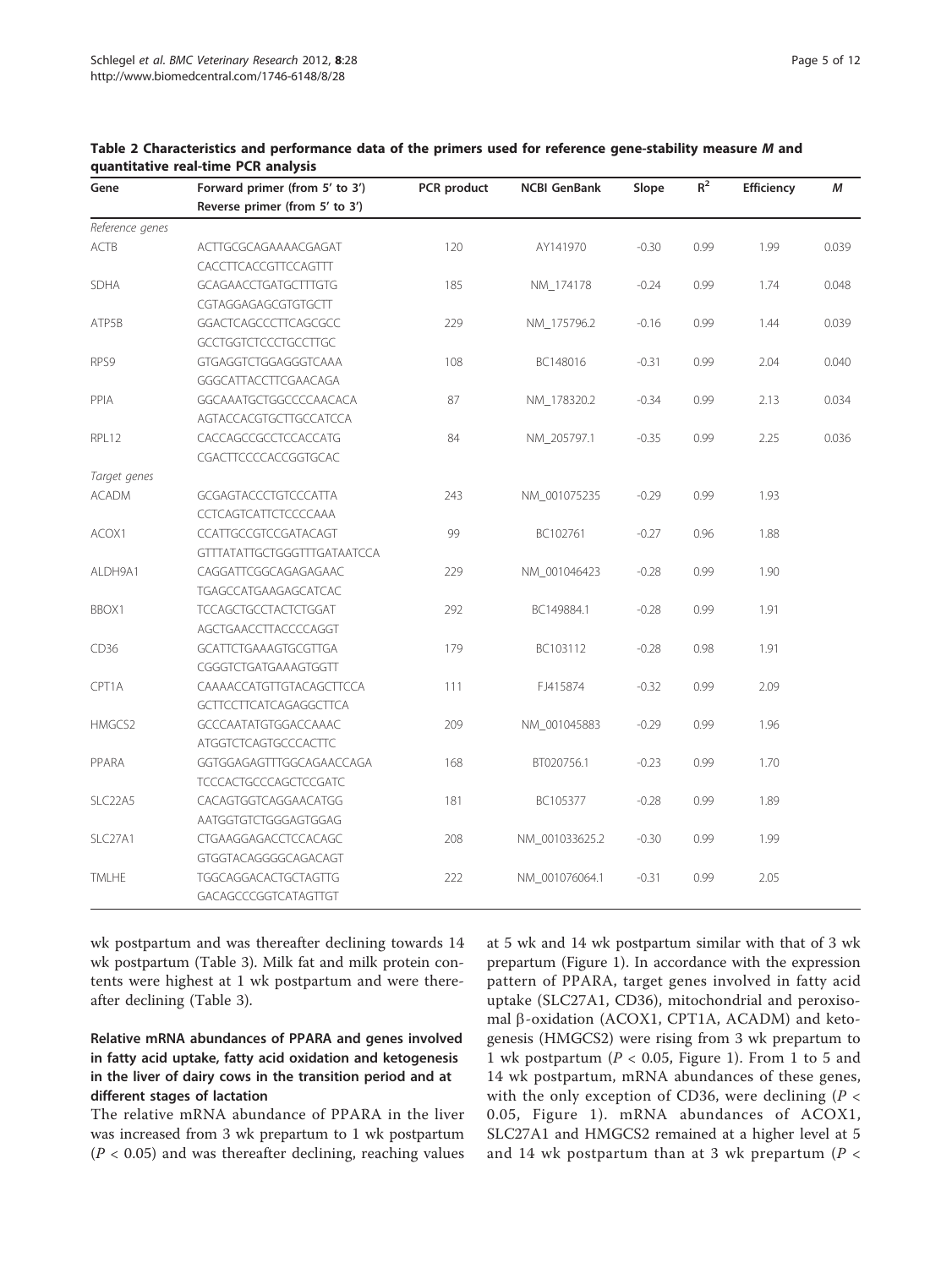<span id="page-5-0"></span>

|  |  |  |  |  | Table 3 Performance of dairy cows in the transition period and at different stages of lactation |
|--|--|--|--|--|-------------------------------------------------------------------------------------------------|
|--|--|--|--|--|-------------------------------------------------------------------------------------------------|

| Variable                                         | 3 wk<br>prepartum       | 1 wk<br>postpartum      | 5 wk<br>postpartum      | 14 wk<br>postpartum | wks 1 to 14<br>postpartum | P-<br>value |
|--------------------------------------------------|-------------------------|-------------------------|-------------------------|---------------------|---------------------------|-------------|
| Dry matter intake (kg/d)                         | $13.4^{\circ} \pm 0.33$ | $13.4^c + 0.48$         | $18.4^{\circ} \pm 0.62$ | $20.4^a + 0.53$     | $18.5 + 0.49$             | < 0.001     |
| Milk yield (kg/d)                                |                         | $28.6^{\circ} \pm 0.76$ | $37.5^a + 0.90$         | $32.0^b + 0.81$     | $32.7 \pm 0.67$           | < 0.001     |
| $FCM*$ (kg/d)                                    |                         | $39.2^a + 1.39$         | $40.9^a + 1.51$         | $33.0^b \pm 1.03$   | $37.7 + 0.87$             | < 0.001     |
| Milk fat (%)                                     |                         | $6.40^a \pm 0.25$       | $4.51^{\rm b} \pm 0.20$ | $4.11^b + 0.13$     | $5.00 \pm 0.17$           | < 0.001     |
| Milk protein (%)                                 |                         | $4.09^a \pm 0.09$       | $2.85^{\circ} + 0.05$   | $3.13^b + 0.06$     | $3.35 \pm 0.08$           | < 0.001     |
| Energy balance <sup>†</sup> (MJ NEL/d)           | $46.9^a \pm 2.42$       | $-64.9^{\circ} + 5.15$  | $-30.4^{\circ} + 3.05$  | $3.89^{b} + 2.11$   | $-12.5 \pm 5.52$          | < 0.001     |
| Energy intake <sup>+</sup> (% of<br>requirement) | $215.1 \pm 7.92$        | $58.9 + 2.45$           | $82.3 \pm 2.22$         | $102.1 \pm 2.10$    | $81.1 \pm 2.63$           | < 0.001     |

Values are mean  $\pm$  SE (n = 20)

a, b, c, d Means with different superscripts differ significantly ( $P < 0.05$ )

\* Corrected for 4% milk fat content

† Calculated value

0.05, Figure [1](#page-6-0)). In contrast, mRNA abundances of CPT1A and ACADM, two enzymes of mitochondrial  $\beta$ oxidation, returned to levels similar to those at 3 wk prepartum (Figure [1\)](#page-6-0).

## Relative mRNA abundances of genes involved in carnitine synthesis and carnitine uptake in the liver of dairy cows in the transition period and at different stages of lactation

mRNA abundances of the two genes involved in the formation of  $\gamma$ -butyrobetaine-the precursor of carnitine-TMLHE and ALDH9A1, were strongly (10-, and 6-fold, resp.) increased from 3 wk prepartum to 1 wk postpartum ( $P < 0.05$ , Figure [2\)](#page-7-0). mRNA abundance of BBOX1, the enzyme which converts  $\gamma$ -butyrobetaine into carnitine, was moderately (1.8-fold) increased from 3 wk prepartum to 1 wk postpartum ( $P < 0.05$ , Figure [2](#page-7-0)). mRNA abundance of SLC22A5, the most important carnitine transporter, was strongly (13-fold) increased from 3 wk prepartum to 1 wk postpartum ( $P < 0.05$ , Figure [2\)](#page-7-0). With the exception of BBOX1, mRNA abundances of all these genes involved in carnitine synthesis pathway and carnitine uptake were declining from 1 wk to 5 and 14 wk postpartum. Nevertheless, mRNA abundances of these genes in 5 and 14 wk postpartum remained at levels higher than those at 3 wk prepartum ( $P < 0.05$ , Figure [2](#page-7-0)).

## Concentrations of carnitine in liver, plasma and milk of dairy cows in the transition period and at different stages of lactation

In the liver, free carnitine was nearly the exclusive form of carnitine whereas concentrations of carnitine esters  $\left($  < 1 nmol/g) were only slightly above the detection limit and are therefore not reported. Liver free carnitine concentration was rising from 3 wk prepartum to 1 wk postpartum ( $P < 0.05$ ) and was thereafter falling to levels below those observed at 3 wk prepartum (Table [4](#page-7-0)). In

plasma, the concentration of free carnitine was strongly decreasing from 3 wk prepartum to 1 wk postpartum and was thereafter rising to values which remained however below those observed 3 wk prepartum ( $P < 0.05$ , Table [4\)](#page-7-0). In contrast, the concentration of carnitine esters in plasma was increasing from 3 wk prepartum to 1 wk postpartum ( $P < 0.05$ ) and was thereafter decreasing; plasma concentration of carnitine esters at 14 wk postpartum was even lower than that 3 wk prepartum  $(P < 0.05,$  Table [4\)](#page-7-0). Plasma concentration of total carnitine decreased from 3 wk prepartum to 1 wk postpartum ( $P < 0.05$ ) and remained thereafter at a constant level (Table [4\)](#page-7-0). Concentrations of free, esterified and total carnitine in milk were highest at 1 wk postpartum; concentrations were thereafter decreasing and were similar at 5 wk and 14 wk postpartum (Table [4\)](#page-7-0).

## Correlations between liver carnitine concentration and phenotypic measures (plasma NEFA and BHBA, hepatic concentration of TAG)

In order to assess whether plasma NEFA concentrations influence liver carnitine concentrations, we calculated a linear regression between plasma NEFA and liver carnitine concentrations. As expected, plasma NEFA concentrations were strongly increasing from 3 wk prepartum to 1 wk postpartum and were thereafter declining (Table [5](#page-8-0)). At all the three time points considered during lactation (1 wk, 5 wk, 14 wk postpartum), a significant positive correlation between plasma NEFA concentration and liver carnitine concentration was observed ( $P <$ 0.05, Table [6\)](#page-9-0). In contrast, an inverse correlation between plasma NEFA concentration and liver carnitine concentration was observed at 3 wk prepartum. In order to elucidate whether liver carnitine status influences hepatic TAG accumulation or ketone body formation, we calculated linear regressions between liver carnitine concentrations and liver TAG concentrations or plasma BHBA concentrations. As expected, liver TAG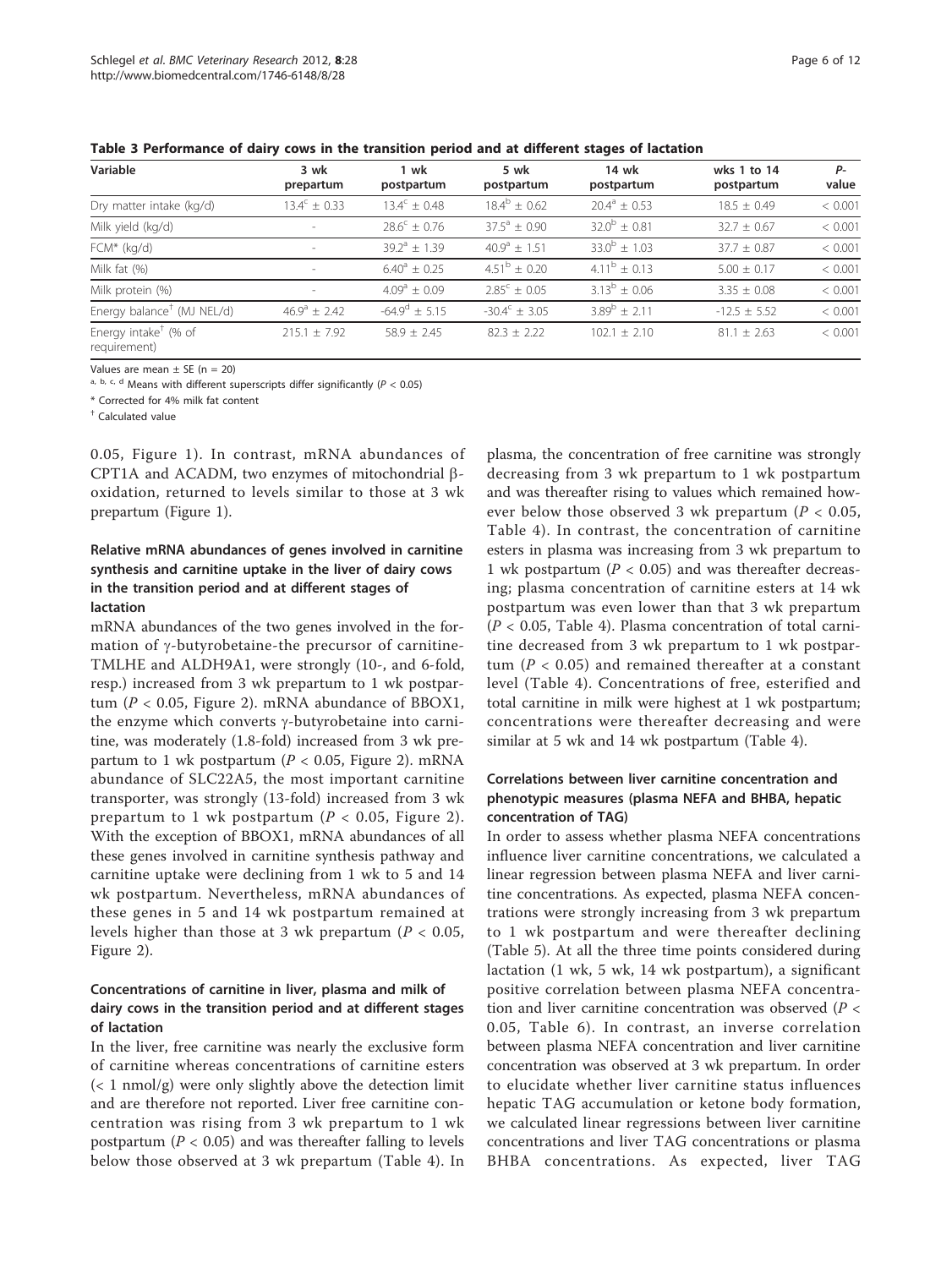<span id="page-6-0"></span>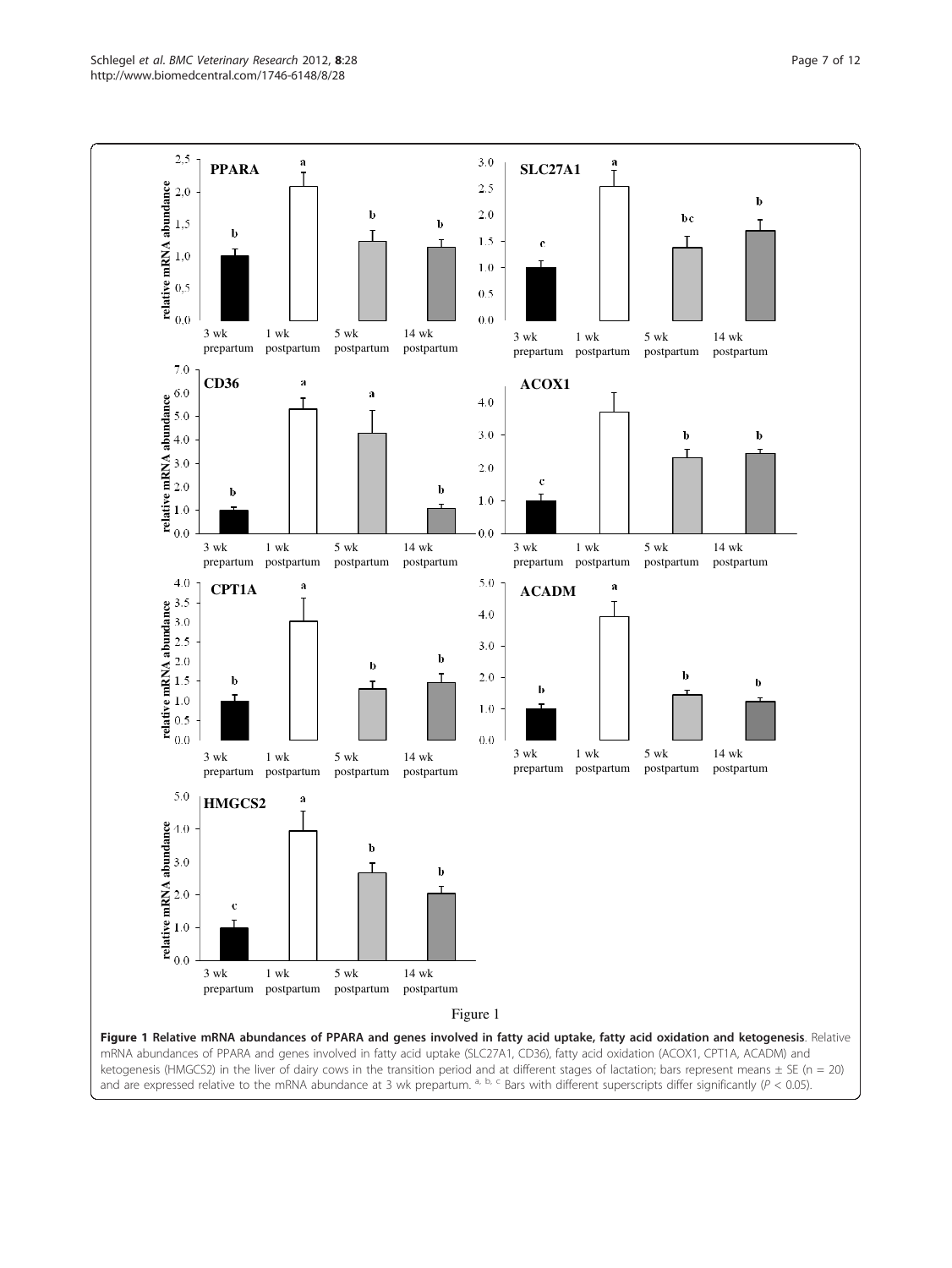<span id="page-7-0"></span>

Bars with different superscripts differ significantly ( $P < 0.05$ ).

| Table 4 Concentrations of carnitine in liver biopsy, plasma and milk samples of dairy cows in the transition period |  |
|---------------------------------------------------------------------------------------------------------------------|--|
| and at different stages of lactation                                                                                |  |

|                                       | 3 wk prepartum          | 1 wk postpartum       | 5 wk postpartum       | 14 wk postpartum        | P-value |
|---------------------------------------|-------------------------|-----------------------|-----------------------|-------------------------|---------|
| l iver tissue                         |                         |                       |                       |                         |         |
| free carnitine, nmol/g wet weight     | $37.4^{\circ} \pm 4.53$ | $55.6^a + 4.09$       | $26.0^{\circ} + 1.76$ | $18.2^{\circ} \pm 1.26$ | < 0.001 |
| Plasma                                |                         |                       |                       |                         |         |
| free carnitine, µmol/L                | $3.82^a + 0.25$         | $1.40^{\circ} + 0.10$ | $2.18^b + 0.20$       | $2.35^{b} + 0.17$       | < 0.001 |
| carnitine esters*, µmol/L             | $2.07^{\rm b}$ + 0.10   | $2.54^a + 0.12$       | $2.45^{ab} + 0.18$    | $1.64^c + 0.11$         | < 0.001 |
| total carnitine <sup>+</sup> , µmol/L | $5.89^a + 0.33$         | $3.94^b + 0.17$       | $4.64^b + 0.32$       | $3.99^{\rm b} + 0.26$   | < 0.001 |
| Milk                                  |                         |                       |                       |                         |         |
| free carnitine, µmol/L                |                         | $84.5^a + 5.92$       | $50.3^b + 4.34$       | $60.2^b + 2.65$         | < 0.001 |
| carnitine esters*, µmol/L             |                         | $131.1^a + 12.1$      | $65.9^{\rm b} + 6.23$ | $41.3^c + 2.60$         | < 0.001 |
| total carnitine <sup>+</sup> , µmol/L |                         | $215.5^a + 16.6$      | $116.2^b + 7.92$      | $101.5^{\rm b}$ + 3.93  | < 0.001 |

Values are mean  $\pm$  SE (n = 20)

a, b, c Means with different superscripts differ significantly ( $P < 0.05$ )

\*Sum of acetyl- and propionyl carnitine, <sup>†</sup>Sum of free carnitine and carnitine esters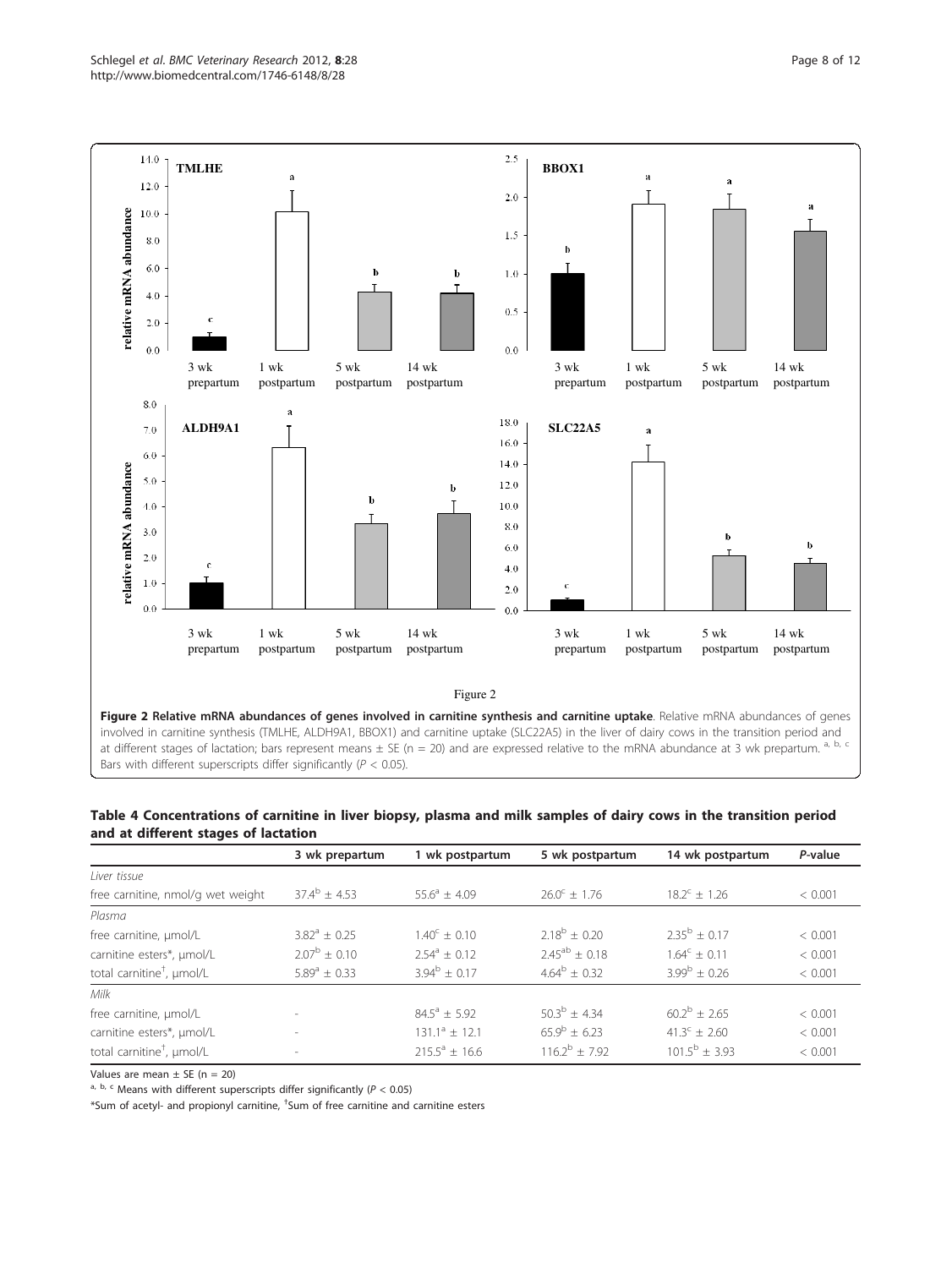<span id="page-8-0"></span>concentration was highest at 5 wk postpartum and BHBA concentrations were highest at 1 wk and 5 wk postpartum (Table 5). However, no significant correlations between liver carnitine concentrations and liver TAG or plasma BHBA concentrations emerged, both pre- and postpartum (Table [6](#page-9-0)).

## **Discussion**

This study was performed to investigate the hypothesis that the onset of lactation in dairy cows leads to an upregulation of genes involved in hepatic carnitine synthesis and uptake of carnitine. As expected, the transition from late pregnancy to early lactation was associated with a strong negative energy balance resulting in increased concentrations of NEFA and BHBA in plasma and an increase in hepatic TAG concentration. Similar metabolic changes during the periparturient period in cows have been observed in many other studies [e.g. [[16](#page-10-0),[18,](#page-10-0)[29\]](#page-11-0)]. In agreement with a recent study [[16\]](#page-10-0), we observed that the negative energy balance occurring at early lactation was associated with an increased expression of several PPARA target genes involved in fatty acid uptake, mitochondrial and peroxisomal fatty acid oxidation and ketogenesis. Although we were not able to give direct proof of PPARA activation due to small liver sample amount available, an up-regulation of various PPARA target genes is indicative of an activation of that transcription factor in the liver. While there is less research about activation of PPARA in cattle, studies in other species such as rodents or pigs have clearly shown that increased plasma NEFA concentrations, induced by energy deprivation, are leading to an activation of PPARA in liver and other tissues [[12,13](#page-10-0),[30](#page-11-0)]. As longchain fatty acids are also acting as agonists of PPARA in bovine cells [[15\]](#page-10-0), it seems justified to speculate that high plasma NEFA concentrations in dairy cows during early lactation were causing an activation of PPARA in the liver. It should be noted, however, that in opposite to our study and the study of Loor et al. [\[16\]](#page-10-0), there are also studies which did not observe an up-regulation of PPARA and PPARA target genes in the liver of dairy cattle during early lactation, particularly when cows had prepartum a caloric intake in excess of 100% of their energy requirement [[31](#page-11-0),[32](#page-11-0)]. The lack of up-regulation of

PPARA during early lactation in these studies has been explained by a hepatic inflammatory response, induced by an excessive prepartum caloric intake, which decreased pre- and postpartum hepatic expression of expression of PPARA [\[32](#page-11-0)].

In accordance with the hypothesis of this study, we observed for the first time that the transition from late pregnancy to early lactation leads to an up-regulation of various genes involved in carnitine synthesis (ALDH9A1, TMLHE, BBOX1) and carnitine uptake (SLC22A5) in the liver of cows at 1 wk postpartum. As all these genes are PPARA target genes with functional PPREs identified in their promoters or first introns [[32-35\]](#page-11-0), we assume that the up-regulation of these genes in the liver of dairy cows at 1 wk postpartum was caused by a potential activation of PPARA. The finding of positive correlations between plasma concentrations of NEFA, which might be regarded as natural agonists, and hepatic carnitine concentrations during lactation supports a role of PPARA in the regulation of genes of carnitine synthesis and uptake.

The present study confirms previous studies in showing that liver carnitine concentration is increasing during the transition from late pregnancy to lactation and is thereafter continuously decreasing to values similar or even below those observed in pregnancy [[18,19](#page-10-0)]. In the study of Carlson et al. [[19\]](#page-10-0), hepatic total carnitine concentrations were around 1.6-fold higher on 2 d of lactation compared to 3 wk prepartum, while values at d 28 were even lower than those 3 wk prepartum. In the study of Grum et al. [[18\]](#page-10-0), concentrations of acid-soluble carnitine (free carnitine plus short-chain acyl carnitine) sharply increased from 3 wk prepartum to 1 d postpartum and returned to prepartum values at d 21 postpartum. As carnitine is synthesized from trimethyllysine released primarily from turnover of skeletal muscle proteins, Grum et al. [\[18](#page-10-0)] suggested that an increased hepatic carnitine concentration at 1 d postpartum might be due to an enhanced catabolism of muscle protein in this early stage of lactation. Although we have not directly measured carnitine synthesis and uptake into cells, the findings of increased mRNA expression of genes of carnitine synthesis and uptake suggest that increased hepatic carnitine concentrations at early lactation could also

Table 5 Metabolic parameters in liver biopsy and plasma samples of dairy cows in the transition period and at different stages of lactation

|                                      | 3 wk prepartum          | l wk postpartum        | 5 wk postpartum         | 14 wk postpartum   | P-value |
|--------------------------------------|-------------------------|------------------------|-------------------------|--------------------|---------|
| Plasma NEFA (µmol/L)                 | $103^d \pm 10$          | $864^a + 47$           | $276^{\rm b}$ + 16      | $171^c + 11$       | < 0.001 |
| Liver triglyceride (mg/g wet weight) | $4.56^{\circ} \pm 0.45$ | $23.5^{\circ} \pm 2.6$ | $64.3^{\circ} \pm 10.3$ | $3.18^c + 0.28$    | < 0.001 |
| Plasma BHBA (umol/L)                 | $484^{\circ}$ + 23      | $707^a + 42$           | $724^a + 46$            | $521^{\circ} + 24$ | < 0.001 |

Values are mean  $\pm$  SE (n = 20).

a, b, c, d Means with different superscripts differ significantly ( $P < 0.05$ )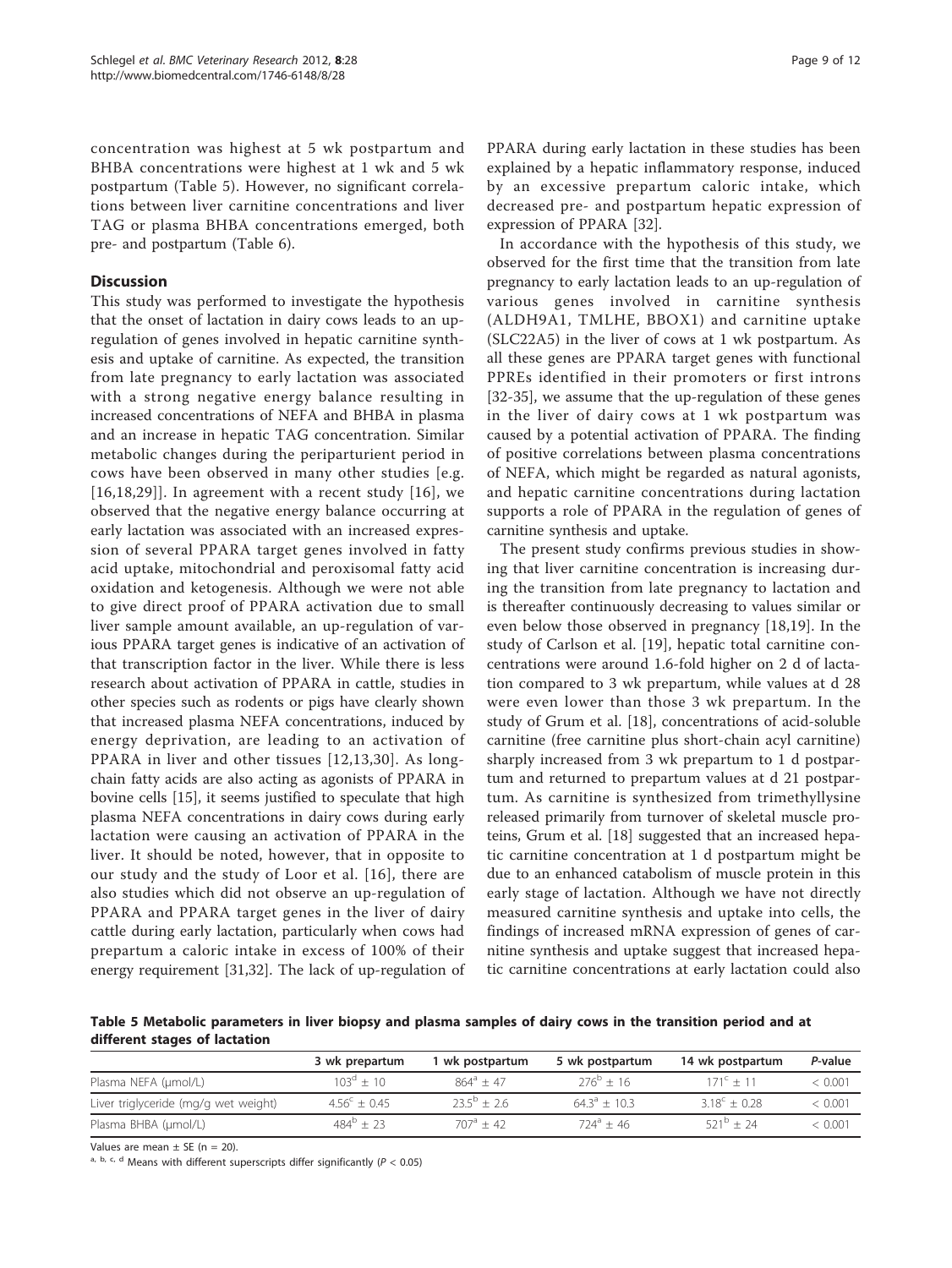| Response variable                    |            | 3 wk prepartum | 1 wk postpartum | 5 wk postpartum | 14 wk postpartum |
|--------------------------------------|------------|----------------|-----------------|-----------------|------------------|
| Plasma NEFA (µmol/L)                 | Intercept  | 152.7          | 285.7           | 115.7           | 81.4             |
|                                      | Slope      | $-1.17$        | 10.2            | 5.86            | 4.66             |
|                                      | $R^2$      | 0.29           | 0.64            | 0.38            | 0.26             |
|                                      | $P$ -value | 0.015          | < 0.001         | 0.008           | 0.035            |
| Liver triglyceride (mg/g wet weight) | Intercept  | 3.07           | 30.5            | 44.1            | 3.81             |
|                                      | Slope      | 0.04           | $-0.14$         | 0.65            | $-0.05$          |
|                                      | $R^2$      | 0.15           | 0.09            | 0.01            | 0.09             |
|                                      | $P$ -value | 0.112          | 0.291           | 0.673           | 0.305            |
| Plasma BHBA (µmol/L)                 | Intercept  | 562.8          | 605.3           | 603.7           | 503.3            |
|                                      | Slope      | $-1.84$        | 1.43            | 4.56            | 0.60             |
|                                      | $R^2$      | 0.13           | 0.02            | 0.03            | 0.00             |
|                                      | $P$ -value | 0.113          | 0.621           | 0.505           | 0.907            |

<span id="page-9-0"></span>Table 6 Linear regression parameters for the relationship of concentration of free carnitine in liver biopsy samples (nmol/g wet weight) as predictor variable with different metabolic parameters of dairy cows in the transition period and at different stages of lactation as response variables

be due, at least in part, to an increased carnitine synthesis in the liver and an increased uptake of carnitine from blood into the liver. This suggestion is supported by studies in rodents and pigs which found that an upregulation of enzymes of carnitine synthesis in the liver, caused either by treatment with PPARA agonists or by energy deprivation, leads to an increased hepatic carnitine concentration without changing the concentrations of BB or TML, the precursors of carnitine synthesis [[7](#page-10-0),[8,](#page-10-0)[36](#page-11-0),[37](#page-11-0)]. The finding that the concentration of free carnitine in plasma is strongly decreasing from 3 wk prepartum to 1 wk postpartum fits into this suggestion. Studies in rodents have shown that an up-regulation of SLC22A5 by treatment with PPARA agonists or by energy deprivation leads to a reduction of plasma carnitine concentration, due to an increased transport of carnitine from plasma into tissues [[6,8](#page-10-0)[,36](#page-11-0)]. The decrease in plasma carnitine concentrations during early lactation might be in part explained by the transfer of carnitine from plasma into the milk in mammary gland. Nevertheless, with respect to the findings in rodents, we assume that reduced plasma carnitine concentrations in early lactation could also be caused by an increased uptake of free carnitine from plasma into tissues, including the liver. In accordance with present study, Carlson et al. [[19](#page-10-0)] also observed a strong reduction of plasma carnitine concentration from 21 d prepartum to 9 or 27 d postpartum. Those authors [[19\]](#page-10-0) also found that carnitine concentration in skeletal muscle is not changing significantly during transition from pregnancy into lactation. This finding also agrees with studies in rodents which show that energy deprivation does not influence muscle carnitine concentrations [[7,](#page-10-0)[36\]](#page-11-0).

Furthermore, we observed that milk carnitine concentration is highest at 1 wk postpartum and is thereafter decreasing to 5 wk and 14 wk postpartum. This finding agrees with the study of Carlson et al. [\[19](#page-10-0)] which found a strong reduction of milk carnitine concentration from 2 wk to 6 wk postpartum. It is possible that the high carnitine concentration in milk at wk 1 postpartum is due to the strong negative energy balance of the cows. Carlson et al. [[38\]](#page-11-0) found that energy restriction of cows increased milk carnitine concentrations. In the mammary gland, carnitine is secreted into the milk by several transporters (SLC22A4, SLC22A5, OCTN3, SLC6A14, SLC6A10) [\[39\]](#page-11-0). Possibly, one or more of these transporters are up-regulated in a state of a negative energy balance. Studies in rats also found a reduction of milk carnitine concentration from early to later stage of lactation, due to a down-regulation of SLC22A5, OCTN3 and SLC6A14 [[39\]](#page-11-0).

Ketosis and fatty liver are two diseases in dairy cows during early lactation which are linked to hepatic fatty acid oxidation [[40\]](#page-11-0). As carnitine is involved in  $\beta$ -oxidation due to its role in the transport of long chain fatty acids into the mitochondrion, it was interesting to explore whether plasma ketone body concentrations or hepatic TAG concentrations are correlated with hepatic carnitine concentrations. The observation that there were no correlations between hepatic carnitine concentration and both, plasma BHBA and hepatic TAG concentrations, at 1, 5 and 14 wk postpartum suggests that the availability of carnitine in the liver had no influence on ketogenesis and TAG accumulation in the liver. The observation that hepatic carnitine concentration does not correlate with BHBA concentration is in accordance with a study showing that carnitine supplementation does not influence plasma BHBA concentration in early lactating dairy cattle [[41\]](#page-11-0). The finding that the activity of CPT1A does not play a primary role in the etiology of ketosis [\[42](#page-11-0)] is another indication that the availability of carnitine, which acts as a cofactor of that enzyme, is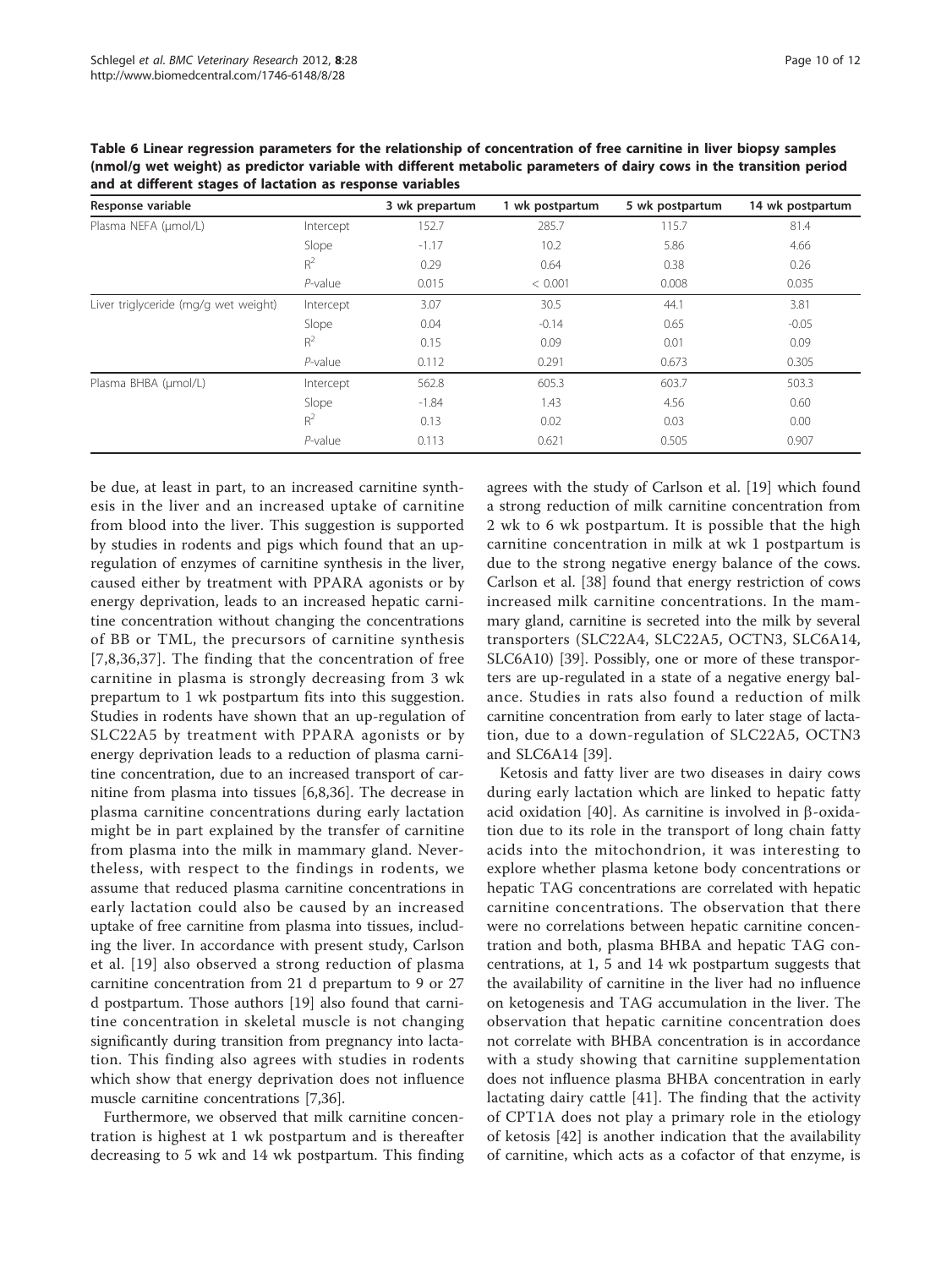<span id="page-10-0"></span>not a key factor in the production of ketone bodies. Accumulation of TAG in the liver is explained by the observation that the capacity of bovine liver tissue to convert fatty acids to esterified products is strongly increased during the early postnatal period, whereas fatty acid oxidation is only slightly increased, meaning that NEFA from mobilization are directed towards conversion to TAG [\[43\]](#page-11-0). The finding that there was no correlation between hepatic carnitine concentration and hepatic TAG concentration thus indicates that a higher hepatic carnitine concentration did not stimulate hepatic fatty acid oxidation. This indication is, however, in contradiction to some in vitro and in vivo studies in dairy cows. In vitro studies using bovine liver slices have shown that addition of carnitine enhances the oxidation of palmitate [[44,45](#page-11-0)]. Moreover, postruminal infusion of carnitine enhanced palmitate oxidation and decreased liver lipid accumulation in cows with experimentally induced negative energy balance [[41\]](#page-11-0). These studies suggested that carnitine might be the rate-limiting factor of hepatic  $\beta$ -oxidation in dairy cows during the periparturient period and that carnitine supplementation might prevent the development of a fatty liver.

## Conclusions

The present study shows for the first time that hepatic mRNA abundances of genes involved in carnitine synthesis and cellular uptake of carnitine in dairy cows are increased during the transition from late pregnancy to lactation. An up-regulation of genes involved in carnitine biosynthesis and uptake could contribute to elevated hepatic carnitine concentration in early lactation observed in this and previous studies.

#### Acknowledgements

Gloria Schlegel was supported by H. Wilhelm Schaumann-Stiftung (Hamburg, Germany).

#### Author details

<sup>1</sup>Institute of Animal Nutrition and Nutrition Physiology, Justus-Liebig-Universität Giessen, Heinrich-Buff-Ring 26-32, D-35392 Giessen, Germany. 2 Institute of Agricultural and Nutritional Sciences, Martin-Luther-Universität Halle, Von-Danckelmann-Platz 2, D-06120 Halle, Saale, Germany. <sup>3</sup>Animal Nutrition, Technische Universität München, Liesel-Beckmann-Strasse 6, D-85354 Freising, Germany.

#### Authors' contributions

GS: conducted the animal experiment, performed the statistical analyses and wrote the manuscript. JK: performed the PCR analyses. FH and SG: performed the carnitine analyses and helped to draft the manuscript; FJS: participated in the design of the study and supervised the animal experiment; RR: supervised PCR analyses. GIS: supervised the carnitine analyses. KE: conceived of the study, and participated in its design and coordination and helped to draft the manuscript. All authors read and approved the final manuscript.

#### Received: 26 October 2011 Accepted: 14 March 2012 Published: 14 March 2012

#### References

- 1. McGarry JD, Brown NF: [The mitochondrial carnitine palmitoyltransferase](http://www.ncbi.nlm.nih.gov/pubmed/9063439?dopt=Abstract) [system. From concept to molecular analysis.](http://www.ncbi.nlm.nih.gov/pubmed/9063439?dopt=Abstract) Eur J Biochem 1997, 244:1-14.
- 2. Vaz FM, Wanders RJ: [Carnitine biosynthesis in mammals.](http://www.ncbi.nlm.nih.gov/pubmed/11802770?dopt=Abstract) Biochem J 2002, 361:417-429.
- 3. Lahjouji K, Mitchell GA, Qureshi IA: [Carnitine transport by organic cation](http://www.ncbi.nlm.nih.gov/pubmed/11509010?dopt=Abstract) [transporters and systemic carnitine deficiency.](http://www.ncbi.nlm.nih.gov/pubmed/11509010?dopt=Abstract) Mol Genet Metab 2001, 73:287-297.
- 4. Tein I: [Carnitine transport: Pathophysiology and metabolism of known](http://www.ncbi.nlm.nih.gov/pubmed/12889657?dopt=Abstract) [defects.](http://www.ncbi.nlm.nih.gov/pubmed/12889657?dopt=Abstract) J Inherit Metab Dis 2003, 26:147-169.
- 5. Mandard S, Müller M, Kersten S: [Peroxisome proliferator receptor](http://www.ncbi.nlm.nih.gov/pubmed/14999402?dopt=Abstract) α target [genes.](http://www.ncbi.nlm.nih.gov/pubmed/14999402?dopt=Abstract) Cell Mol Life Sci 2004, 61:393-416.
- 6. Luci S, Geissler S, König B, Koch A, Stangl GI, Hirche F, Eder K: [PPAR](http://www.ncbi.nlm.nih.gov/pubmed/17011512?dopt=Abstract)α [agonists up-regulate organic cation transporters in rat liver cells.](http://www.ncbi.nlm.nih.gov/pubmed/17011512?dopt=Abstract) Biochem Biophys Res Commun 2006, 350:704-708.
- 7. van Vlies N, Ferdinandusse S, Turkenburg M, Wanders RJ, Vaz FM: [PPAR](http://www.ncbi.nlm.nih.gov/pubmed/17692817?dopt=Abstract)a[activation results in enhanced carnitine biosynthesis and OCTN2](http://www.ncbi.nlm.nih.gov/pubmed/17692817?dopt=Abstract) [mediated hepatic carnitine accumulation.](http://www.ncbi.nlm.nih.gov/pubmed/17692817?dopt=Abstract) Biochim Biophys Acta 2007, 1767:1134-1142.
- 8. Koch A, König B, Stangl Gl, Eder K: PPARa mediates transcriptional upregulation of novel organic cation transporters-2 and -3 and enzymes involved in hepatic carnitine synthesis. Exp Biol Med 2008, 233:356-365.
- 9. Ringseis R, Luci S, Spielmann J, Kluge H, Fischer M, Geissler S, Wen G, Hirche F, Eder K: [Clofibrate treatment up-regulates novel organic cation](http://www.ncbi.nlm.nih.gov/pubmed/18258227?dopt=Abstract) [transporter \(OCTN\)-2 in tissues of pigs as a model of non-proliferating](http://www.ncbi.nlm.nih.gov/pubmed/18258227?dopt=Abstract) [species.](http://www.ncbi.nlm.nih.gov/pubmed/18258227?dopt=Abstract) Eur J Pharmacol 2008, 583:11-17.
- 10. Maeda T, Wakasawa T, Funabashi M, Fukushi A, Fujita M, Motojima K, Tamai I: [Regulation of Octn2 transporter \(SLC22A5\) by peroxisome](http://www.ncbi.nlm.nih.gov/pubmed/18520060?dopt=Abstract) [proliferator activated receptor alpha.](http://www.ncbi.nlm.nih.gov/pubmed/18520060?dopt=Abstract) Biol Pharm Bull 2008, 31:1230-1236.
- 11. Bell AW: Lipid metabolism in liver and selected tissues and in the whole body of ruminant animals. Prog Lipid Res 1980, 18:117-164.
- 12. Kersten S, Seydoux J, Peters JM, Gonzalez FJ, Desvergne B, Wahli W: [Peroxisome proliferator-activated receptor](http://www.ncbi.nlm.nih.gov/pubmed/10359558?dopt=Abstract) α mediates the adaptive [response to fasting.](http://www.ncbi.nlm.nih.gov/pubmed/10359558?dopt=Abstract) J Clin Invest 1999, 103:1489-1498.
- 13. Leone TC, Weinheimer CJ, Kelly DP: [A critical role for the peroxisome](http://www.ncbi.nlm.nih.gov/pubmed/10377439?dopt=Abstract) proliferator-activated receptor α [in the cellular fasting response; the](http://www.ncbi.nlm.nih.gov/pubmed/10377439?dopt=Abstract) PPARα-null [mouse as a model of fatty acid oxidation disorders.](http://www.ncbi.nlm.nih.gov/pubmed/10377439?dopt=Abstract) Proc Natl Acad Sci USA 1999, 96:7473-7478.
- 14. Litherland NB, Bionaz M, Wallace RL, Loor JJ, Drackley JK: [Effects of the](http://www.ncbi.nlm.nih.gov/pubmed/20494149?dopt=Abstract) [peroxisome proliferator-activated receptor-alpha agonists clofibrate and](http://www.ncbi.nlm.nih.gov/pubmed/20494149?dopt=Abstract) [fish oil on hepatic fatty acid metabolism in weaned dairy calves.](http://www.ncbi.nlm.nih.gov/pubmed/20494149?dopt=Abstract) J Dairy Sci 2010. 93:2404-2418.
- 15. Bionaz M, Thering BJ, Loor JJ: [Fine metabolic regulation in ruminants via](http://www.ncbi.nlm.nih.gov/pubmed/21729373?dopt=Abstract) [nutrient-gene interactions: saturated long-chain fatty acids increase](http://www.ncbi.nlm.nih.gov/pubmed/21729373?dopt=Abstract) [expression of genes involved in lipid metabolism and immune response](http://www.ncbi.nlm.nih.gov/pubmed/21729373?dopt=Abstract) [partly through PPAR-](http://www.ncbi.nlm.nih.gov/pubmed/21729373?dopt=Abstract)α activation. Br J Nutr 2012, 107:179-191.
- 16. Loor JJ, Dann HM, Everts RE, Oliveira R, Green CA, Janovick Guretzky NA, Rodriguez-Zas SL, Lewin HA, Drackley JK: [Temporal gene expression](http://www.ncbi.nlm.nih.gov/pubmed/16091418?dopt=Abstract) [profiling of liver from periparturient dairy cows reveals complex](http://www.ncbi.nlm.nih.gov/pubmed/16091418?dopt=Abstract) [adaptive mechanisms in hepatic function.](http://www.ncbi.nlm.nih.gov/pubmed/16091418?dopt=Abstract) Physiol Genomics 2005, 23:217-226.
- 17. Loor JJ, Everts RE, Bionaz M, Dann HM, Morin DE, Oliveira R, Rodriguez-Zas SL, Drackley JK, Lewin HA: [Nutrition-induced ketosis alters metabolic](http://www.ncbi.nlm.nih.gov/pubmed/17925483?dopt=Abstract) [and signaling gene networks in liver of periparturient dairy cows.](http://www.ncbi.nlm.nih.gov/pubmed/17925483?dopt=Abstract) Physiol Genomics 2007, 32:105-116.
- 18. Grum DE, Drackley JK, Younker RS, LaCount DW, Veenhuizen JJ: [Nutrition](http://www.ncbi.nlm.nih.gov/pubmed/8923256?dopt=Abstract) [during the dry period and hepatic lipid metabolism of periparturient](http://www.ncbi.nlm.nih.gov/pubmed/8923256?dopt=Abstract) [dairy cows.](http://www.ncbi.nlm.nih.gov/pubmed/8923256?dopt=Abstract) J Dairy Sci 1996, 79:1850-1864.
- 19. Carlson DB, McFadden JW, D'Angelo A, Woodworth JC, Drackley JK: [Dietary](http://www.ncbi.nlm.nih.gov/pubmed/17582127?dopt=Abstract) [L-carnitine affects periparturient nutrient metabolism and lactation in](http://www.ncbi.nlm.nih.gov/pubmed/17582127?dopt=Abstract) [multiparous cows.](http://www.ncbi.nlm.nih.gov/pubmed/17582127?dopt=Abstract) J Dairy Sci 2007, 90:3422-3441.
- 20. Naumann K, Basler R, Seibold R, Barth C: Die chemische Untersuchung von Futtermitteln VDLUFA-Press, Darmstadt, Germany: Methodenbuch Bd. III. Verband Deutscher Landwirtschaftlicher Untersuchungs- und Forschungsanstalten; 2000.
- 21. German Society of Nutrition Physiology (GfE): Recommendations for the supply of energy and nutrients to dairy cows and growing cattle DLG-Verlag, Frankfurt/Main, Germany; 1995.
- 22. Hara A, Radin NS: [Lipid extraction of tissues with a low toxicity solvent.](http://www.ncbi.nlm.nih.gov/pubmed/727482?dopt=Abstract) Anal Biochem 1978, 90:420-426.